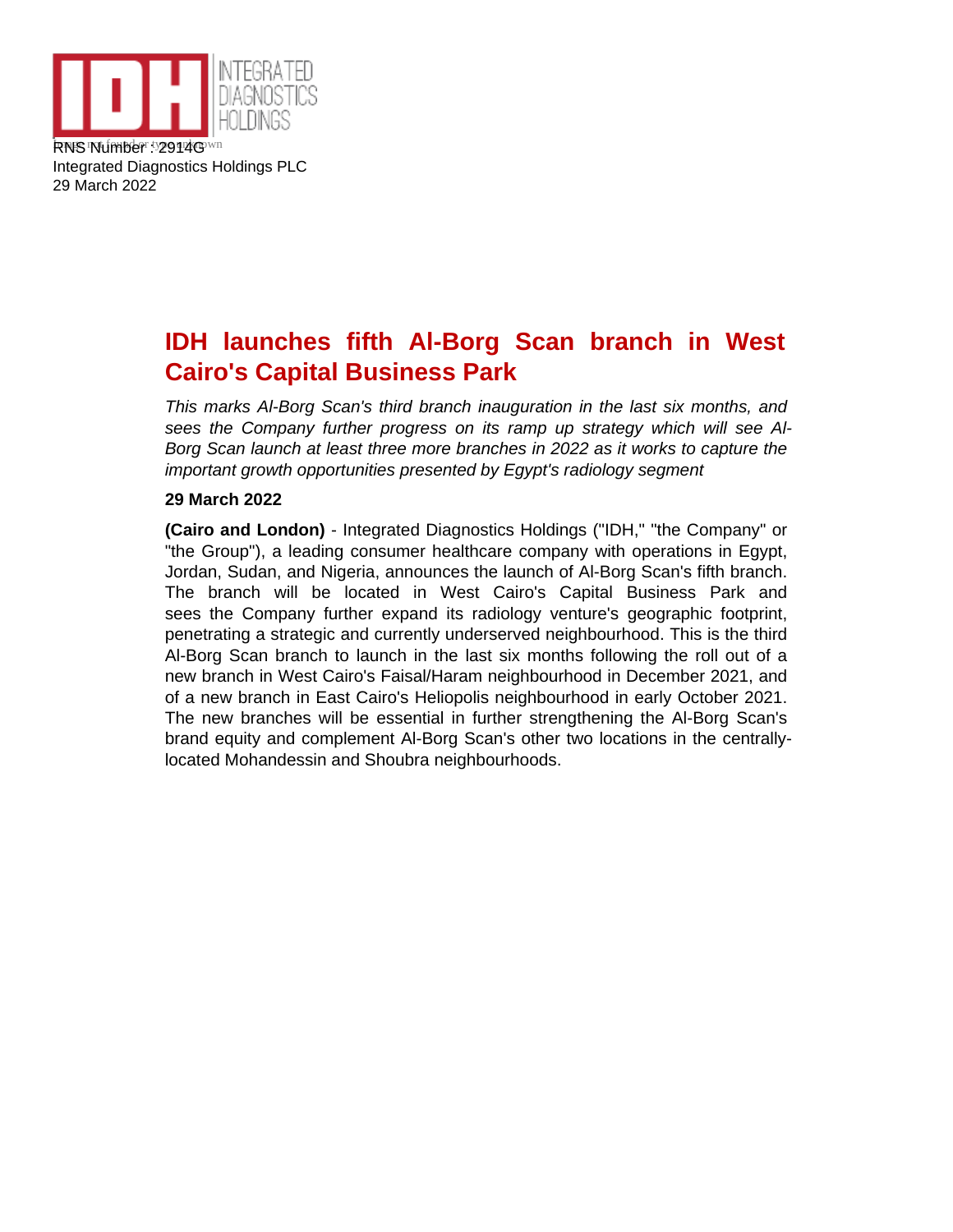In line with the other locations, the new branches are equipped with the latest state-of-the-art radiology technology available on the market and will offer a fullsuite of radiology services, including but not limited to magnetic resonance imaging (MRI), computed tomography (CT), x-ray and contrast studies, ultrasonography, echocardiography, electrocardiography (ECG), electroencephalography (EEG), electromyography (EMG), Gamma Camera, Positron emission tomography-computed tomography (PET-CT), in addition to panoramic exams for jaws and teeth. The branches will also provide patients with access to some of the highest-ranking radiology specialists in the country, offering consultations and diagnostic reports from subject matter experts. Finally, the Company will leverage its enhanced digital capabilities to deliver results and reports to patients within 24 hours from the exam through the Company's website and its dedicated WhatsApp account.

**Commenting on the launch, IDH CEO Dr. Hend El Sherbini, said:** "We are thrilled to announce the launch of Al-Borg Scan's fifth branch located in a strategic and currently underpenetrated neighbourhood of West Cairo. The roll out supports Al-Borg Scan's geographical expansion efforts and is directly in line with our vision of providing patients across Greater Cairo with access to state-ofthe-art radiology services to supplement our more established diagnostics offering. In the coming period, we are aiming to roll out at least three additional branches for a total investment cost of EGP 200 million, further expand our radiology service offering, and complete the necessary modules to obtain ACR (American College of Radiology) accreditation for all Al-Borg Scan's branches."

As at year-end 2021, IDH had invested more than EGP 250 million in Al-Borg Scan since its launch in 2018, with the venture delivering impressive results from the very start. More specifically, in 2021, Al-Borg Scan reported revenue growth of over 80%, serving more than 60 thousand patients and performing around 80 thousand tests. This represented a c.70% year-on-year increase in both patients served and tests performed, further highlighting Al-Borg Scan's strong momentum. Meanwhile, the company's efficiency enhancement efforts helped further boost profitability which continues to improve ahead of management's expectations.

-Ends-

**About Integrated Diagnostics Holdings (IDH)**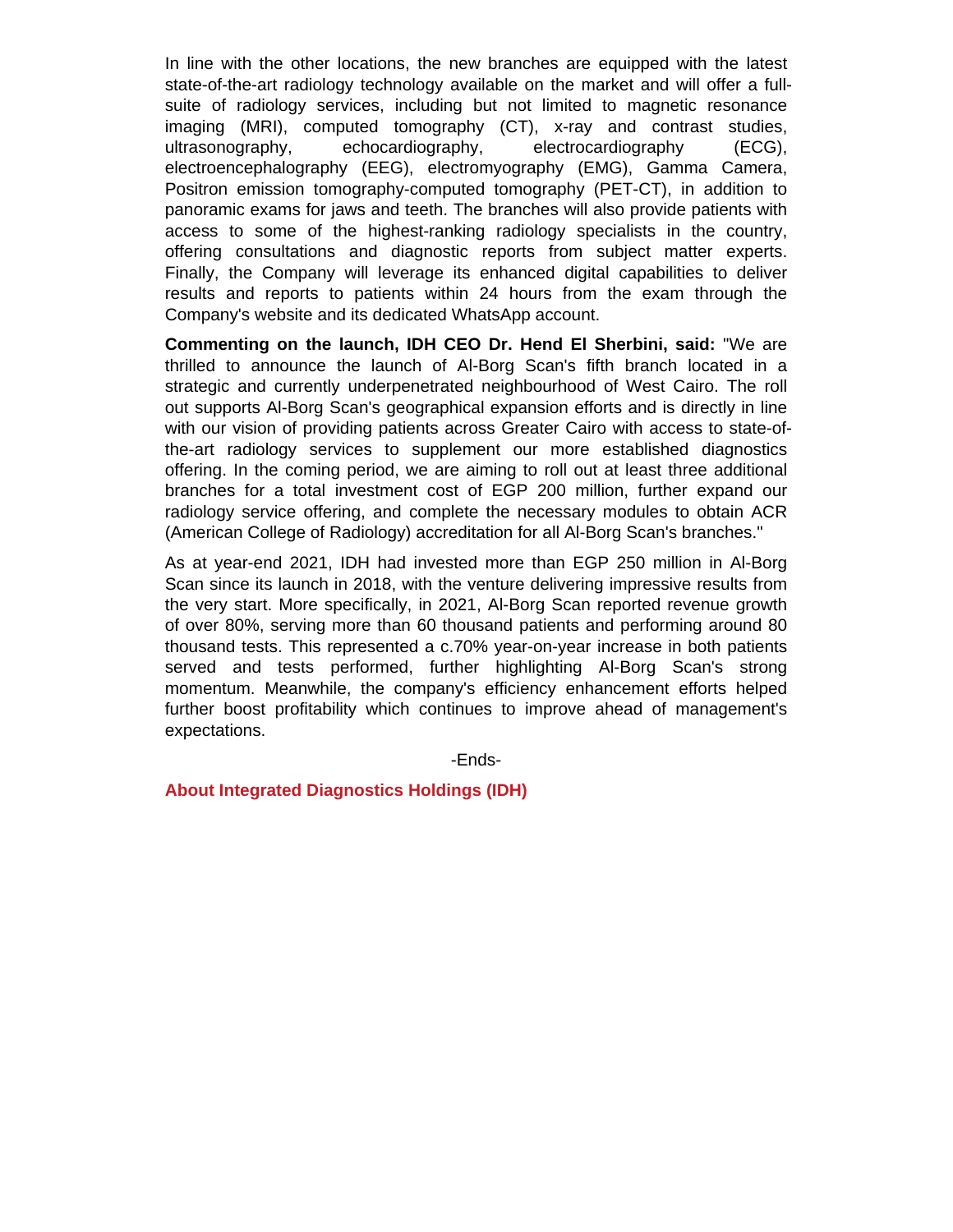IDH is a leading consumer healthcare company in the Middle East and Africa with operations in Egypt, Jordan, Sudan and Nigeria. The Group's core brands include Al Borg, Al Borg Scan and Al Mokhtabar in Egypt, as well as Biolab (Jordan), Ultralab and Al Mokhtabar Sudan (both in Sudan) and Echo-Lab (Nigeria). A long track record for quality and safety has earned the Company a trusted reputation, as well as internationally recognised accreditations for its portfolio of over 2,000 diagnostics tests. From its base of 507 branches as of 30 September 2021, IDH will continue to add laboratories through a Hub, Spoke and Spike business model that provides a scalable platform for efficient expansion. Beyond organic growth, the Group's expansion plans include acquisitions in new Middle Eastern, African, and Asian markets where its model is well-suited to capitalise on similar healthcare and consumer trends and capture a significant share of fragmented markets. IDH has been a Jersey-registered entity with a Standard Listing on the Main Market of the London Stock Exchange (ticker: IDHC) since May 2015 with a secondary listing on the EGX since May 2021 (ticker: IDHC.CA). Learn more at [idhcorp.com](http://idhcorp.com).

The person responsible for arranging the release of this announcement is Nancy Fahmy, Investor Relations Director at IDH.

## **Contact**

Nancy Fahmy Investor Relations Director T: +20 (0)2 3345 5530 | M: +20 (0)12 2255 7445 | [nancy.fahmy@idhcorp.com](mailto:nancy.fahmy@idhcorp.com)

## Forward-Looking Statements

This communication contains certain forward-looking statements. A forward-looking statement is any statement that does not relate to historical facts and events, and can be identified by the use of such words and phrases as "according to estimates", "aims", "anticipates", "assumes", "believes", "could", "estimates", "expects", "forecasts", "intends", "is of the opinion", "may", "plans", "potential", "predicts", "projects", "should", "to the knowledge of", "will", "would" or, in each case their negatives or other similar expressions, which are intended to identify a statement as forward-looking. This applies, in particular, to statements containing information on future financial results, plans, or expectations regarding business and management, future growth or profitability and general economic and regulatory conditions and other matters affecting the Group.

Forward-looking statements reflect the current views of the Group's management ("Management") on future events, which are based on the assumptions of the Management and involve known and unknown risks, uncertainties and other factors that may cause the Group's actual results, performance or achievements to be materially different from any future results, performance or achievements expressed or implied by these forward-looking statements. The occurrence or non-occurrence of an assumption could cause the Group's actual financial condition and results of operations to differ materially from, or fail to meet expectations expressed or implied by, such forward-looking statements.

The Group's business is subject to a number of risks and uncertainties that could also cause a forward-looking statement, estimate or prediction to differ materially from those expressed or implied by the forward-looking statements contained in this communication. The information, opinions and forward-looking statements contained in this communication speak only as at its date and are subject to change without notice. The Group does not undertake any obligation to review, update, confirm or to release publicly any revisions to any forward-looking statements to reflect events that occur or circumstances that arise in relation to the content of this communication.